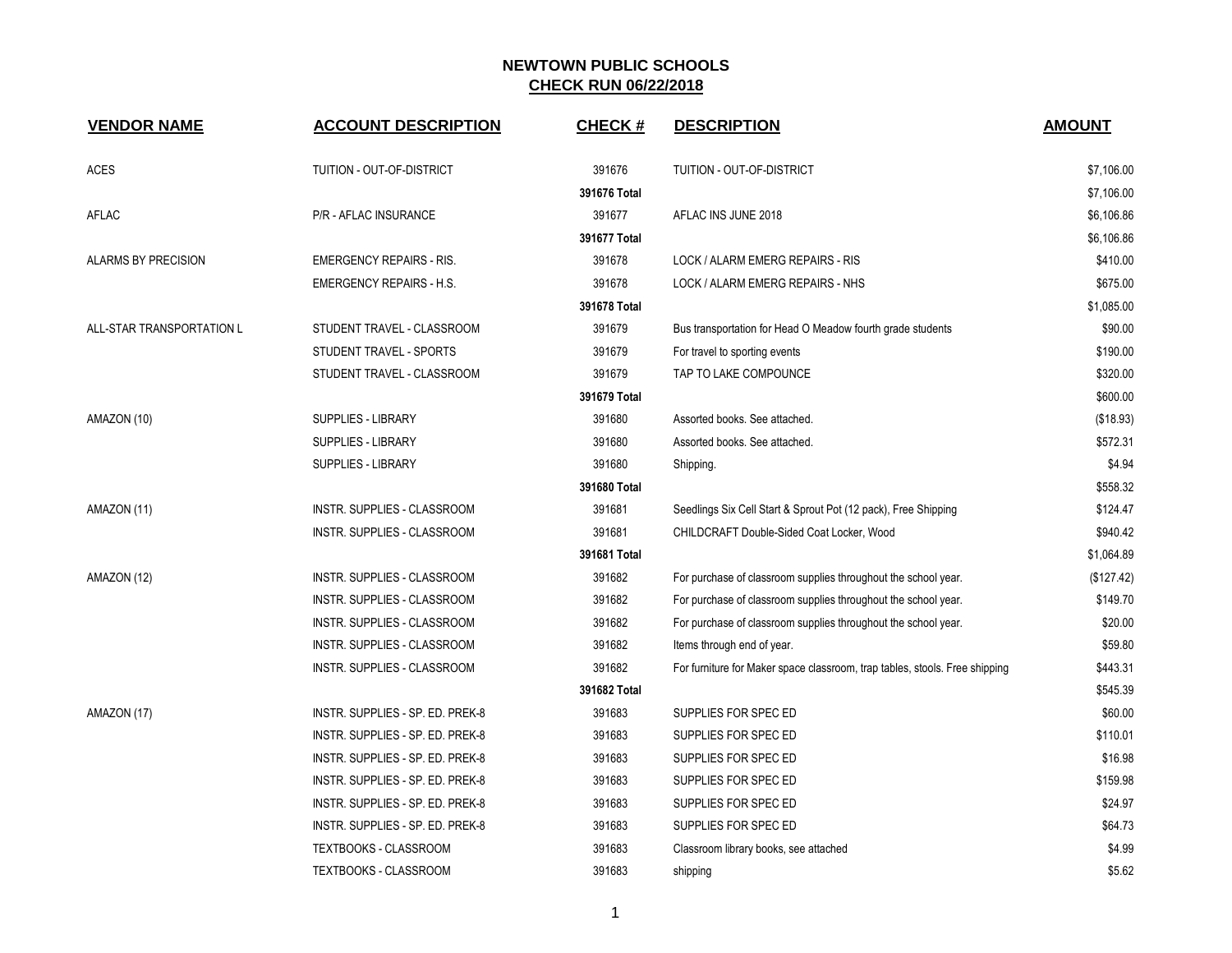| <b>VENDOR NAME</b>         | <b>ACCOUNT DESCRIPTION</b>       | <b>CHECK#</b> | <b>DESCRIPTION</b>                                                  | <b>AMOUNT</b> |
|----------------------------|----------------------------------|---------------|---------------------------------------------------------------------|---------------|
| AMAZON (17)                | TEXTBOOKS - CLASSROOM            | 391683        | Classroom library books, see attached                               | \$28.28       |
|                            | TEXTBOOKS - CLASSROOM            | 391683        | shipping                                                            | \$8.15        |
|                            | INSTR. SUPPLIES - CLASSROOM      | 391683        | Hand squeez whistle, hand sanitizer, see attached                   | \$25.66       |
|                            | INSTR. SUPPLIES - CLASSROOM      | 391683        | Hand squeez whistle, hand sanitizer, see attached                   | \$181.35      |
|                            | INSTR. SUPPLIES - CLASSROOM      | 391683        | shipping                                                            | \$11.55       |
|                            | TEXTBOOKS - CLASSROOM            | 391683        | Classroom library books, see attached, no shipping                  | \$197.89      |
|                            | STAFF TRAIN. - STAFF DEVELOP.    | 391683        | Concept-Based Curr. Books for training/prof. development. (25)      | \$742.50      |
|                            |                                  | 391683 Total  |                                                                     | \$1,642.66    |
| AMAZON (9)                 | STAFF TRAIN. - CLASSROOM         | 391684        | <b>SUMMER READING</b>                                               | \$249.11      |
|                            | <b>INSTR. SUPPLIES - ART</b>     | 391684        | <b>BAYCO CORD REEL</b>                                              | \$107.40      |
|                            | INSTR. SUPPLIES - WORLD LANG.    | 391684        | Miscellaneous gifts for Senior and World Language Department Awards | \$12.96       |
|                            | INSTR. SUPPLIES - WORLD LANG.    | 391684        | Teacher gift and Chromebook adapter cord.                           | \$31.59       |
|                            | INSTR. SUPPLIES - WORLD LANG.    | 391684        | Teacher gift and Chromebook adapter cord.                           | \$23.74       |
|                            | <b>INSTR. SUPPLIES - ENGLISH</b> | 391684        | Romeo & Juliet - Luhrman & Zeffirelli versions, The godfather _DVDs | \$164.33      |
|                            | OFF. SUPPLIES - ADMIN.           | 391684        | DOUBLE-SIDED TAPE 6 PACKS                                           | \$11.09       |
|                            | INSTR. SUPPLIES - T.A.P./FLEX    | 391684        | MODELING CLAY                                                       | \$26.99       |
|                            |                                  | 391684 Total  |                                                                     | \$627.21      |
| AMERICAN RED CROSS         | STAFF TRAIN. - HEALTH ADMIN.     | 391685        | CPR/FIRST AID TRAINING 2017/18                                      | \$28.00       |
|                            |                                  | 391685 Total  |                                                                     | \$28.00       |
| APPLIED PROTECTION CONCEPT | STAFF TRAIN. - SECURITY          | 391686        | <b>FOR 10</b>                                                       | \$800.00      |
|                            | STAFF TRAIN. - SECURITY          | 391686        | ADM HANDLING OF DPS-135-C 10 STUDENT PACKETS                        | \$2,244.00    |
|                            |                                  | 391686 Total  |                                                                     | \$3,044.00    |
| AQUARION WATER COMPANY OF  | WATER - H.S.                     | 391687        | <b>WATER 200327318 FIRE LINE</b>                                    | \$200.44      |
|                            |                                  | 391687 Total  |                                                                     | \$200.44      |
| ARDINO, ERIN               | OFF. SUPPLIES - ADMIN.           | 391688        | Principals Meeting Supplies 6/13/18                                 | \$81.72       |
|                            |                                  | 391688 Total  |                                                                     | \$81.72       |
| <b>BEE PUBLISHING C</b>    | OFF. SUPPLIES - BUS. SERV.       | 391689        | SUBSCRIPTION #291                                                   | \$45.00       |
|                            |                                  | 391689 Total  |                                                                     | \$45.00       |
| BERKHIN, CHANTALINE        | <b>TUTORS - HOMEBOUND</b>        | 391690        | <b>TUTORS - HOMEBOUND</b>                                           | \$688.75      |
|                            |                                  | 391690 Total  |                                                                     | \$688.75      |
| <b>BLICK ART MATERIALS</b> | OTHER SUPPLIES - STAFF DEVELOP.  | 391691        | SUPPLIES (87876) HAW                                                | \$517.70      |
|                            | OTHER SUPPLIES - STAFF DEVELOP.  | 391691        | SUPPLIES (87876) S/H                                                | \$589.94      |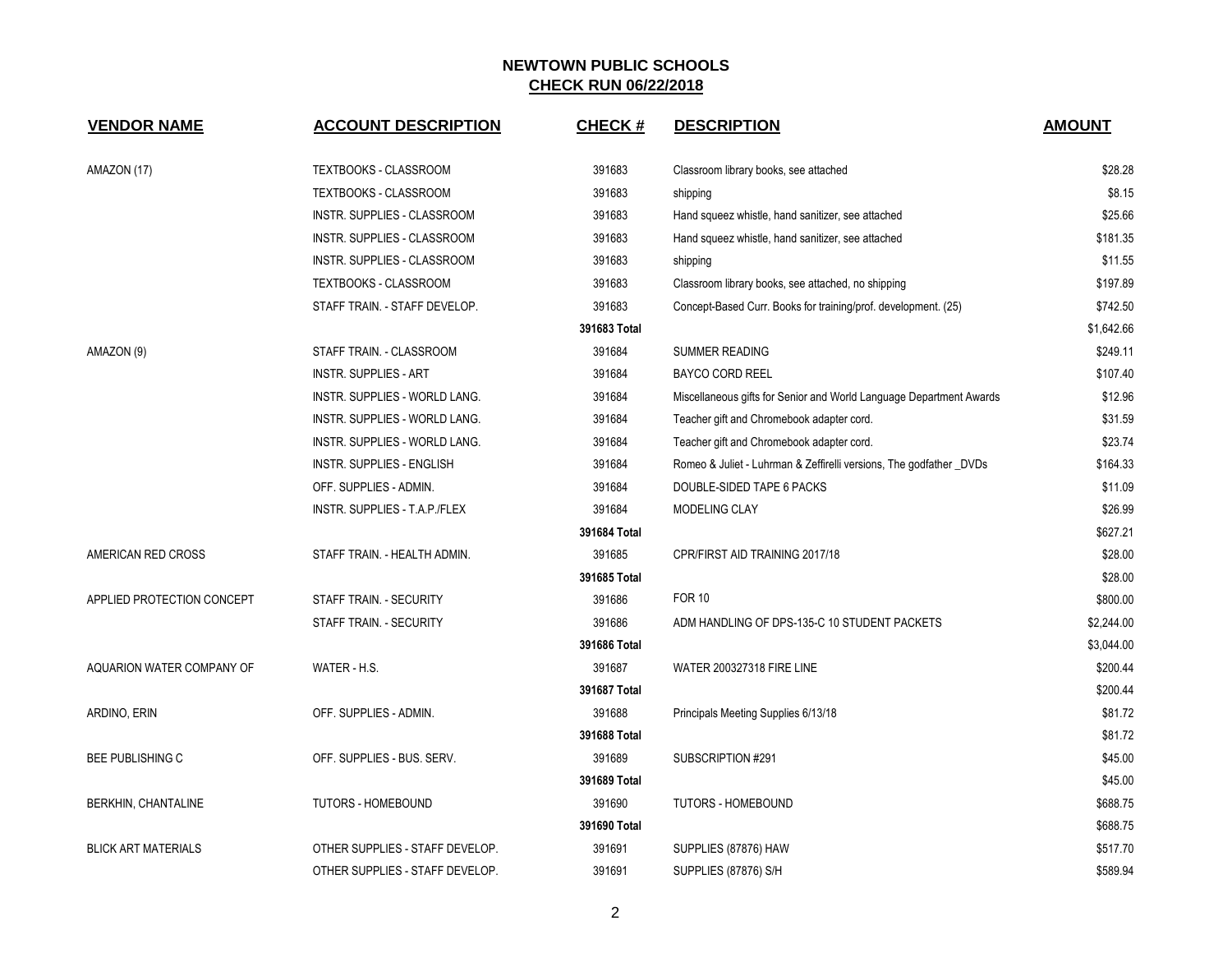| <b>VENDOR NAME</b>           | <b>ACCOUNT DESCRIPTION</b>           | <b>CHECK#</b> | <b>DESCRIPTION</b>                                                 | <b>AMOUNT</b> |
|------------------------------|--------------------------------------|---------------|--------------------------------------------------------------------|---------------|
| <b>BLICK ART MATERIALS</b>   | OTHER SUPPLIES - STAFF DEVELOP.      | 391691        | ART (87876) S/H                                                    | \$7.76        |
|                              |                                      | 391691 Total  |                                                                    | \$1,115.40    |
| BLUE LABEL POWER INC.        | REPAIRS - INFO. TECH.                | 391692        | Laptop batteries, power adapters, lamps, for equipment in District | \$149.85      |
|                              |                                      | 391692 Total  |                                                                    | \$149.85      |
| BOYS & GIRLS VILLAGE INC.    | TUITION - OUT-OF-DISTRICT            | 391693        | TUITION - OUT-OF-DISTRICT                                          | \$9,900.00    |
|                              | TUITION - OUT-OF-DISTRICT            | 391693        | <b>TUITION - OUT-OF-DISTRICT</b>                                   | \$500.00      |
|                              |                                      | 391693 Total  |                                                                    | \$10,400.00   |
| BRADBURY, GINA P.T.          | STAFF TRAVEL - SP. ED. PREK-8        | 391694        | TRAVEL MAY 2018                                                    | \$23.98       |
|                              | STAFF TRAVEL - SP. ED. PREK-8        | 391694        | TRAVEL JUNE 2018                                                   | \$28.78       |
|                              |                                      | 391694 Total  |                                                                    | \$52.76       |
| CANFIELD, CHRISTIAN          | INSTR. SUPPLIES - SCIENCE            | 391695        | CHEMISTRY TIE-DYE LAB                                              | \$37.96       |
|                              |                                      | 391695 Total  |                                                                    | \$37.96       |
| CAROLINA BIOLOGICAL          | INSTR. SUPPLIES - CLASSROOM          | 391696        | Science Supplies 2017/2018                                         | \$248.35      |
|                              | INSTR. SUPPLIES - CLASSROOM          | 391696        | Shipping                                                           | \$165.50      |
|                              | INSTR. SUPPLIES - CLASSROOM          | 391696        | Science Supplies 2017/2018                                         | \$35.62       |
|                              | INSTR. SUPPLIES - CLASSROOM          | 391696        | Shipping                                                           | \$16.95       |
|                              |                                      | 391696 Total  |                                                                    | \$466.42      |
| <b>CES</b>                   | CONTRACTED SERV. - SP/HEAR.          | 391697        | CONTRACTED SERV. - SP/HEAR.                                        | \$1,002.00    |
|                              |                                      | 391697 Total  |                                                                    | \$1,002.00    |
| <b>CHARTER COMMUNICATION</b> | CONTRACTED SERV. - TECH ED.          | 391698        | CABLE TV SUBSCRIPTION                                              | \$7.37        |
|                              |                                      | 391698 Total  |                                                                    | \$7.37        |
| CHAVES BAKERY INC.           | INSTR. SUPPLIES - LIFE MAN./CULINARY | 391699        | <b>ROLLS</b>                                                       | \$85.05       |
|                              |                                      | 391699 Total  |                                                                    | \$85.05       |
| CMRS-POC (BOE CO)            | POSTAGE - ADMIN.                     | 391700        | <b>POSTAGE</b>                                                     | \$50.65       |
|                              | POSTAGE - ADMIN.                     | 391700        | POSTAGE                                                            | \$197.50      |
|                              | POSTAGE - ADMIN.                     | 391700        | <b>POSTAGE</b>                                                     | \$243.30      |
|                              | POSTAGE - GUIDANCE                   | 391700        | <b>POSTAGE</b>                                                     | \$104.50      |
|                              | POSTAGE - HEALTH ADMIN.              | 391700        | POSTAGE                                                            | \$466.09      |
|                              | POSTAGE - BUS. SERV.                 | 391700        | POSTAGE                                                            | \$75.43       |
|                              |                                      | 391700 Total  |                                                                    | \$1,137.47    |
| CONNEC-TO-TALK               | PROF. SERV. - PSYCH/MED. EVAL.       | 391701        | ABA SERV 06/11-06/15/18                                            | \$1,400.00    |
|                              |                                      | 391701 Total  |                                                                    | \$1,400.00    |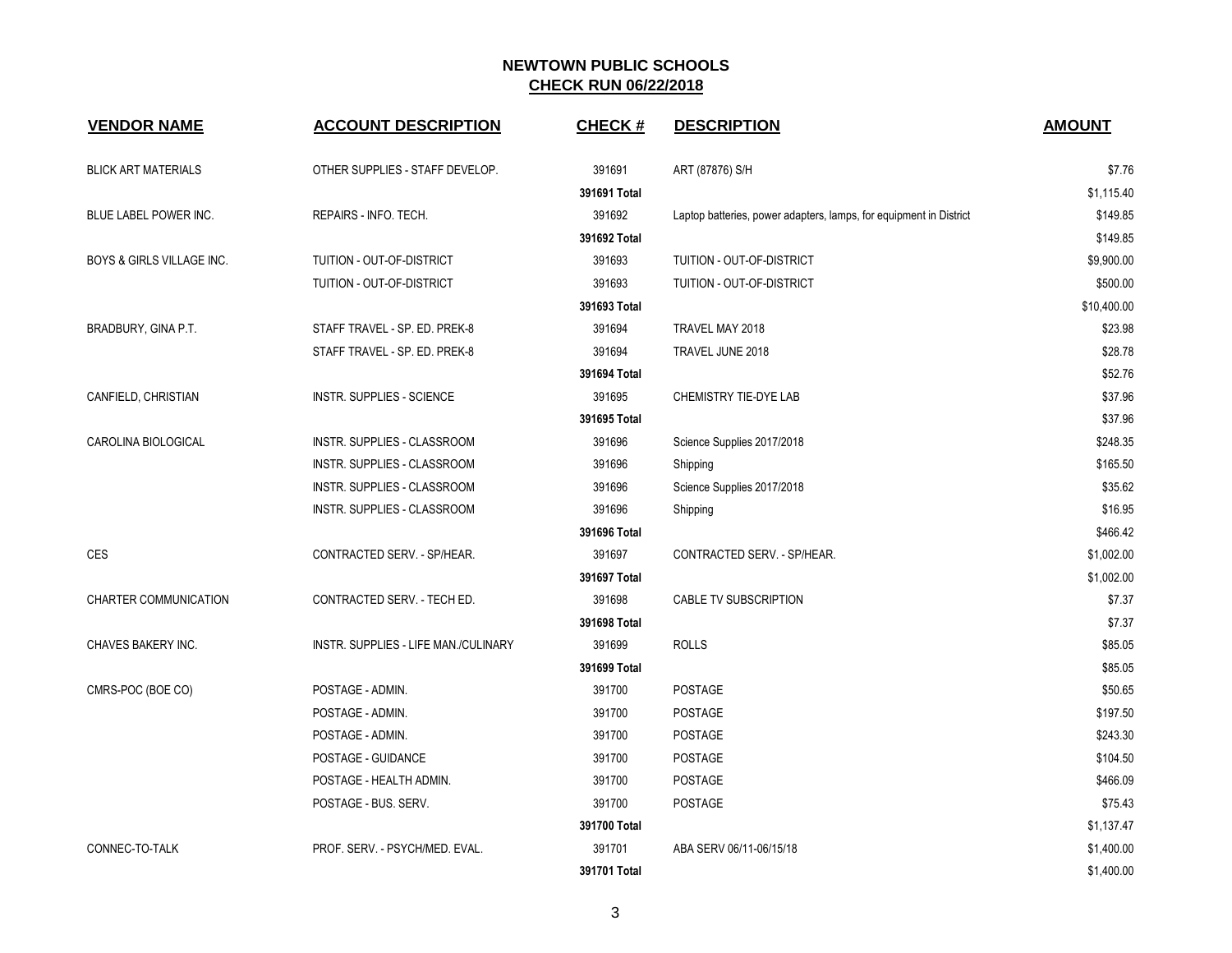| <b>VENDOR NAME</b>               | <b>ACCOUNT DESCRIPTION</b>           | <b>CHECK#</b> | <b>DESCRIPTION</b>                                          | <b>AMOUNT</b> |
|----------------------------------|--------------------------------------|---------------|-------------------------------------------------------------|---------------|
| CONNECTICUT PEST ELIMINATE       | <b>B&amp;G CONTRACTED SERV.</b>      | 391702        | MONTHLY PEST CONTROL - ALL SCHOOLS (2017-2018)              | \$95.00       |
|                                  |                                      | 391702 Total  |                                                             | \$95.00       |
| CONNOR, LAUREN                   | STAFF TRAVEL - PUPIL SERV.           | 391703        | TRAVEL MAY 2018                                             | \$39.84       |
|                                  |                                      | 391703 Total  |                                                             | \$39.84       |
| <b>CROWN TROPHY</b>              | CONTRACTED SERV. - CLASSRM           | 391704        | For replacement trophy, engraving, etc.                     | \$33.90       |
|                                  |                                      | 391704 Total  |                                                             | \$33.90       |
| CT PEDIATRIC NEUROPSYCH          | PROF. SERV. - PSYCH/MED. EVAL.       | 391705        | PROF. SERV. - PSYCH/MED. EVAL.                              | \$600.00      |
|                                  |                                      | 391705 Total  |                                                             | \$600.00      |
| <b>CUTTING EDGE HOME SERVICE</b> | <b>B&amp;G CONTRACTED SERV.</b>      | 391706        | GRASS CUTTING SVC - RIS 2017-2018                           | \$190.00      |
|                                  |                                      | 391706 Total  |                                                             | \$190.00      |
| DALY, STEPHANIE                  | MEMBERSHIPS - H.S.                   | 391707        | <b>NURSE LICENSE</b>                                        | \$110.00      |
|                                  |                                      | 391707 Total  |                                                             | \$110.00      |
| DANDY DISTRIBUTOS INC.           | INSTR. SUPPLIES - LIFE MAN./CULINARY | 391708        | <b>CULINARY LAB SUPPLIES</b>                                | \$222.08      |
|                                  | INSTR. SUPPLIES - LIFE MAN./CULINARY | 391708        | <b>CULINARY LAB SUPPLIES</b>                                | \$609.83      |
|                                  | INSTR. SUPPLIES - LIFE MAN./CULINARY | 391708        | <b>CULINARY LAB SUPPLIES</b>                                | \$146.57      |
|                                  | INSTR. SUPPLIES - LIFE MAN./CULINARY | 391708        | <b>CULINARY LAB SUPPLIES</b>                                | \$596.93      |
|                                  | INSTR. SUPPLIES - LIFE MAN./CULINARY | 391708        | <b>CULINARY LAB SUPPLIES</b>                                | \$158.25      |
|                                  |                                      | 391708 Total  |                                                             | \$1,733.66    |
| DELL MARKETING L.P.              | REPAIRS - INFO. TECH.                | 391709        | Repairs, part services for Dell Computers, Chome Books etc. | \$696.05      |
| DELL MARKETING L.P.              | INSTR. SUPPLIES - COMPUTER ED.       | 391709        | Chrome Books Free shipping                                  | \$16,968.00   |
|                                  | INSTR. SUPPLIES - COMPUTER ED.       | 391709        | Chrome Books Free shipping                                  | \$1,213.44    |
|                                  |                                      | 391709 Total  |                                                             | \$18,877.49   |
| <b>EDADVANCE</b>                 | TUITION - OUT-OF-DISTRICT            | 391710        | TUITION - OUT-OF-DISTRICT                                   | \$5,600.00    |
|                                  | TUITION - OUT-OF-DISTRICT            | 391710        | TUITION - OUT-OF-DISTRICT                                   | \$540.00      |
|                                  | TUITION - OUT-OF-DISTRICT            | 391710        | TUITION - OUT-OF-DISTRICT                                   | \$5,340.72    |
|                                  | TUITION - OUT-OF-DISTRICT            | 391710        | TUITION - OUT-OF-DISTRICT                                   | \$165.00      |
|                                  | TUITION - OUT-OF-DISTRICT            | 391710        | TUITION - OUT-OF-DISTRICT                                   | \$3,607.53    |
|                                  | TUITION - OUT-OF-DISTRICT            | 391710        | TUITION - OUT-OF-DISTRICT                                   | \$5,366.65    |
|                                  |                                      | 391710 Total  |                                                             | \$20,619.90   |
| ERGONOMIC GROUP, INC.            | TECH. SOFTWARE - INFO. TECH.         | 391711        | HPE Carepack 1 year 24 x7Proposal P269682                   | \$1,502.97    |
|                                  |                                      | 391711 Total  |                                                             | \$1,502.97    |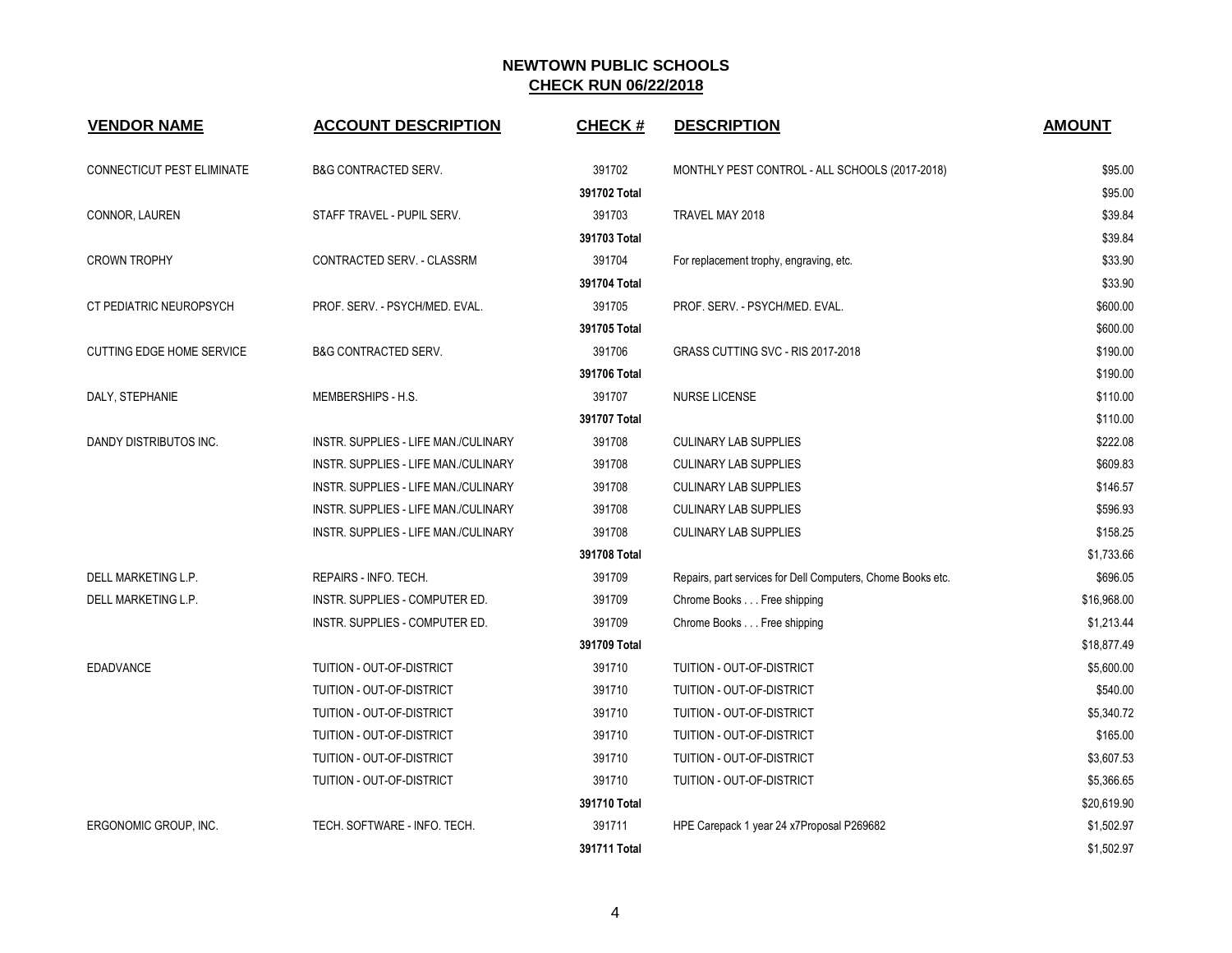| <b>VENDOR NAME</b>      | <b>ACCOUNT DESCRIPTION</b>          | <b>CHECK#</b> | <b>DESCRIPTION</b>                         | <b>AMOUNT</b> |
|-------------------------|-------------------------------------|---------------|--------------------------------------------|---------------|
| EVERSOURCE (ELEC-BOE)   | ELECTRICITY - RIS.                  | 391712        | ELEC 51324453075 86585. KWH                | \$17,679.45   |
|                         | ELECTRICITY - M.S.                  | 391712        | ELEC 51658443072 27,348. KWH               | \$5,453.18    |
|                         |                                     | 391712 Total  |                                            | \$23,132.63   |
| F & M ELECTRICAL SUP    | B. & G. REPAIRS - M.S.              | 391713        | MOVE STOVE / PLUGS TO DIFFERENT ROOM - NMS | \$250.10      |
|                         | B. & G. REPAIRS - H.S.              | 391713        | KITCHEN ELECTRICAL REPAIRS - NHS           | \$100.21      |
|                         |                                     | 391713 Total  |                                            | \$350.31      |
| <b>FAIR AUTO SUPPLY</b> | REPAIRS - MAINT.                    | 391714        | MAINT VEHICLE REPAIR PARTS                 | \$157.34      |
|                         | REPAIRS - MAINT.                    | 391714        | MAINT VEHICLE REPAIR PARTS                 | \$3.82        |
|                         | REPAIRS - MAINT.                    | 391714        | MAINT VEHICLE REPAIR PARTS                 | \$37.37       |
|                         |                                     | 391714 Total  |                                            | \$198.53      |
| <b>FRONTIER</b>         | <b>TELEPHONE &amp; CABLE</b>        | 391715        | TELEPHONE SERV 2017/18                     | \$837.15      |
|                         |                                     | 391715 Total  |                                            | \$837.15      |
| <b>FRONTIER</b>         | <b>TELEPHONE &amp; CABLE</b>        | 391716        | TELEPHONE SERV 2017/18                     | \$655.11      |
|                         |                                     | 391716 Total  |                                            | \$655.11      |
| <b>FRONTIER</b>         | <b>TELEPHONE &amp; CABLE</b>        | 391717        | TELEPHONE SERV 2017/18                     | \$1,972.25    |
|                         |                                     | 391717 Total  |                                            | \$1,972.25    |
| <b>FRONTIER</b>         | <b>TELEPHONE &amp; CABLE</b>        | 391718        | TELEPHONE SERV 2017/18                     | \$65.31       |
|                         |                                     | 391718 Total  |                                            | \$65.31       |
| FULLER, JEFFREY         | <b>B&amp;G SUPPLIES - CUSTODIAL</b> | 391719        | SHOES (80674)                              | \$150.00      |
|                         |                                     | 391719 Total  |                                            | \$150.00      |
| GASPARINE, BARBARA      | OFF. SUPPLIES - ADMIN.              | 391720        | ADM SUPPLIES                               | \$26.35       |
|                         |                                     | 391720 Total  |                                            | \$26.35       |
| <b>GLYNN, MEGHAN</b>    | STAFF TRAVEL - PUPIL SERV.          | 391721        | travel jan-jun 2018                        | \$34.77       |
|                         |                                     | 391721 Total  |                                            | \$34.77       |
| <b>PRIVATE</b>          | TUITION - OUT-OF-DISTRICT           | 391722        | TUITION - OUT-OF-DISTRICT                  | \$8,000.00    |
|                         |                                     | 391722 Total  |                                            | \$8,000.00    |
| <b>PRIVATE</b>          | TUITION - OUT-OF-DISTRICT           | 391723        | TUITION - OUT-OF-DISTRICT                  | \$6,500.00    |
|                         |                                     | 391723 Total  |                                            | \$6,500.00    |
| HALL, MAUREEN           | STAFF TRAIN. - PUPIL SERV.          | 391724        | <b>TRAVEL PPT CONF</b>                     | \$701.30      |
|                         |                                     | 391724 Total  |                                            | \$701.30      |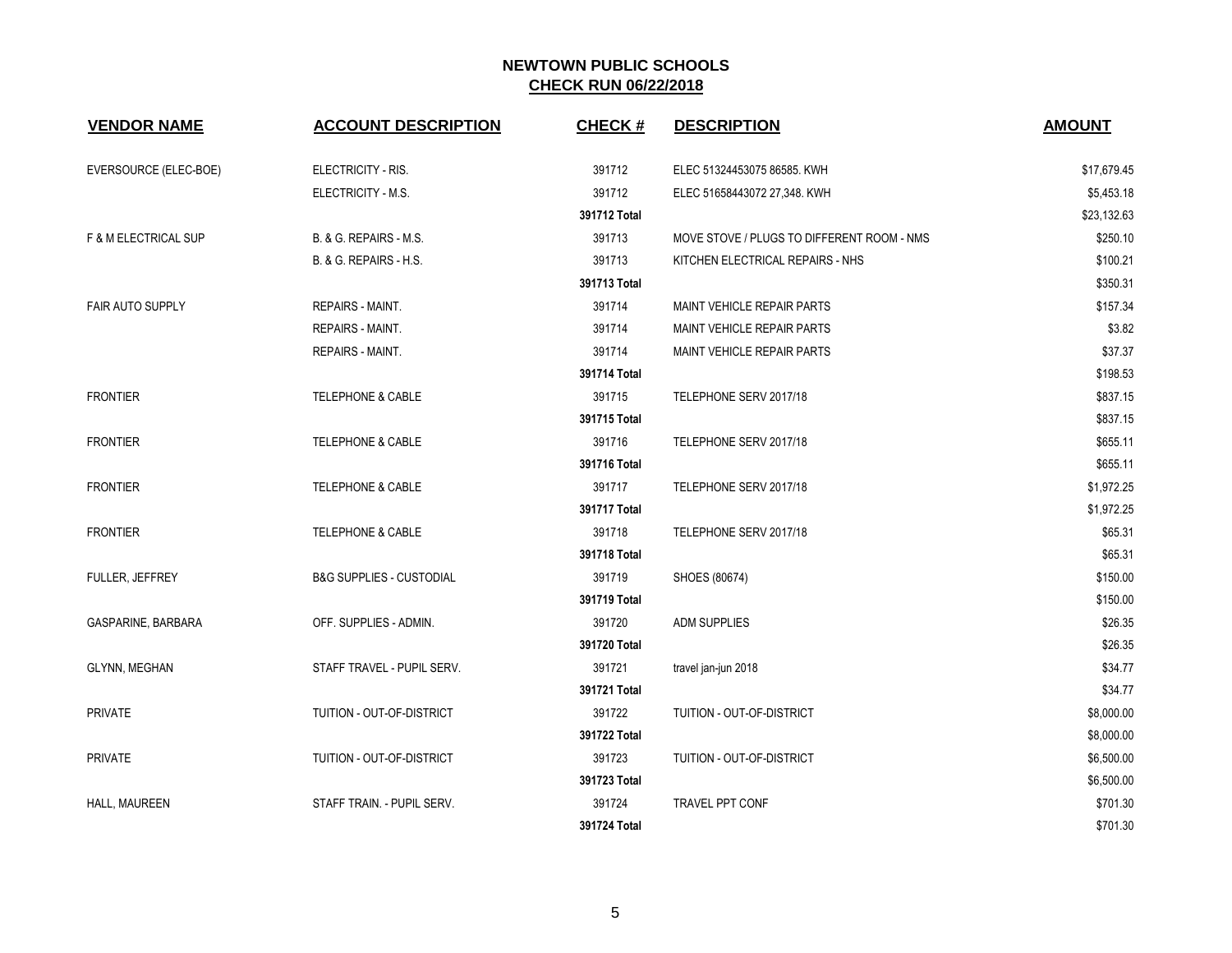| <b>VENDOR NAME</b>              | <b>ACCOUNT DESCRIPTION</b>          | <b>CHECK#</b> | <b>DESCRIPTION</b>                                        | <b>AMOUNT</b> |
|---------------------------------|-------------------------------------|---------------|-----------------------------------------------------------|---------------|
| <b>HAT CITY PAPER &amp; SUP</b> | <b>B&amp;G SUPPLIES - CUSTODIAL</b> | 391725        | PAPER PRODUCTS, FOAM SOAP - CUST SUPPLIES                 | \$8,286.80    |
|                                 | <b>B&amp;G SUPPLIES - CUSTODIAL</b> | 391725        | PAPER PRODUCTS, FOAM SOAP - CUST SUPPLIES                 | \$860.00      |
|                                 |                                     | 391725 Total  |                                                           | \$9,146.80    |
| <b>HOUGHTON MIFFLIN COM</b>     | INSTR. SUPPLIES - SP. ED. PREK-8    | 391726        | SAXON MATH 1 STANDARDS SUCCESS BOOK 1466997               | \$46.75       |
|                                 | INSTR. SUPPLIES - SP. ED. PREK-8    | 391726        | <b>SHIPPING</b>                                           | \$4.91        |
|                                 |                                     | 391726 Total  |                                                           | \$51.66       |
| <b>ITSAVVY LLC</b>              | REPAIRS - INFO. TECH.               | 391727        | APC Replacement Battery Cartridge #55, Part # 13807967    | \$299.93      |
|                                 |                                     | 391727 Total  |                                                           | \$299.93      |
| JOHNSON, CARL D.                | STAFF TRAIN. - BUS. SERV.           | 391728        | CT GUARD CARD FEES                                        | \$187.00      |
|                                 |                                     | 391728 Total  |                                                           | \$187.00      |
| <b>PRIVATE</b>                  | TUITION - OUT-OF-DISTRICT           | 391729        | TUITION - OUT-OF-DISTRICT                                 | \$20,000.00   |
|                                 |                                     | 391729 Total  |                                                           | \$20,000.00   |
| LARSON, KRISTIN JENNIFER        | STAFF TRAVEL - PUPIL SERV.          | 391730        | TRAVEL VOCA GRANT CONF                                    | \$51.88       |
|                                 |                                     | 391730 Total  |                                                           | \$51.88       |
| LIPIN/DIETZ ASSOCIATES IN       | REPAIRS - ELEM.                     | 391731        | AUDIOMETER CALIBRATIONS                                   | \$280.00      |
|                                 | <b>REPAIRS - M.S.</b>               | 391731        | AUDIOMETER CALIBRATIONS                                   | \$70.00       |
|                                 | REPAIRS - H.S.                      | 391731        | AUDIOMETER CALIBRATIONS                                   | \$70.00       |
|                                 |                                     | 391731 Total  |                                                           | \$420.00      |
| MASON W.B. INC.                 | OFF. SUPPLIES - BUS. SERV.          | 391732        | COFFEE 2017/18                                            | \$45.96       |
|                                 | OFF. SUPPLIES - BUS. SERV.          | 391732        | <b>WATER 2017/18</b>                                      | \$45.71       |
|                                 | OFF. SUPPLIES - BUS. SERV.          | 391732        | <b>SUPPLIES 2017/18</b>                                   | \$18.90       |
|                                 | INSTR. SUPPLIES - CLASSROOM         | 391732        | Spring Copy Paper                                         | (\$16.04)     |
|                                 | INSTR. SUPPLIES - CLASSROOM         | 391732        | Spring Copy Paper                                         | \$20.22       |
|                                 | INSTR. SUPPLIES - SP. ED. H.S.      | 391732        | NHS SUPPLIES                                              | \$90.00       |
|                                 | OFF. SUPPLIES - H.S.                | 391732        | Item #DBL561200 Desktop Reference System                  | \$67.99       |
|                                 | OFF. SUPPLIES - H.S.                | 391732        | Item #BRTTN450 Fax Toner Cartridge                        | \$59.69       |
|                                 | OFF. SUPPLIES - H.S.                | 391732        | Item #QRT2005 Bulletin Bar                                | \$161.70      |
|                                 | INSTR. SUPPLIES - SOC. STUDIES      | 391732        | Blue examination books, filler paper, candy. No shipping. | \$50.37       |
|                                 |                                     | 391732 Total  |                                                           | \$544.50      |
| <b>MASTRI BUILDERS LLC</b>      | <b>EMERGENCY REPAIRS - H.</b>       | 391733        | STORM DAMAGE CUPOLA AND GUTTER REPAIRS - HAWL             | \$3,750.00    |
|                                 |                                     | 391733 Total  |                                                           | \$3,750.00    |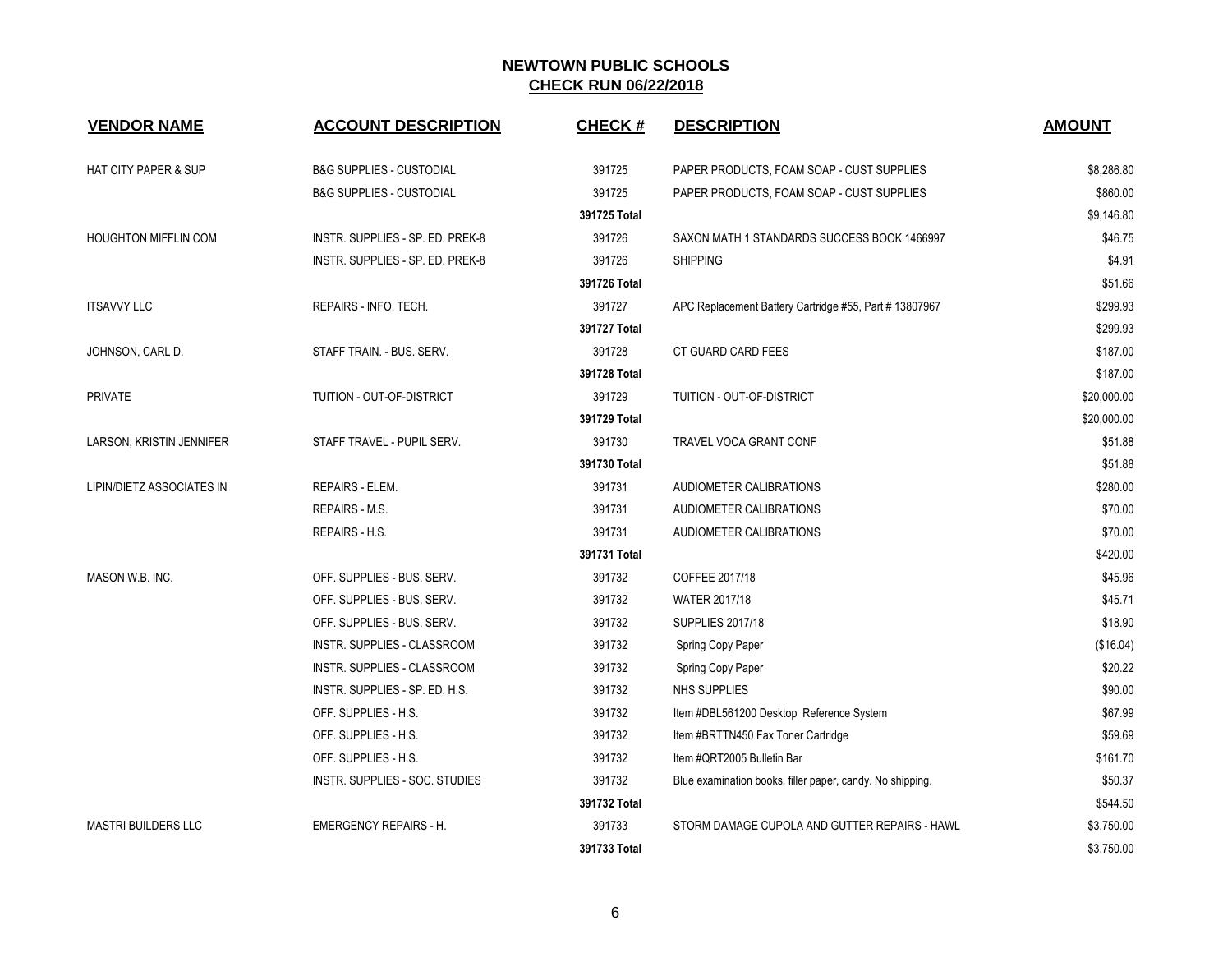| <b>VENDOR NAME</b>        | <b>ACCOUNT DESCRIPTION</b>             | <b>CHECK#</b> | <b>DESCRIPTION</b>                                         | <b>AMOUNT</b> |
|---------------------------|----------------------------------------|---------------|------------------------------------------------------------|---------------|
| MCDONALD, PATRICIA        | STAFF TRAIN. - ELEM.                   | 391734        | CCMC MEDICAL EDUCATION                                     | \$65.00       |
|                           |                                        | 391734 Total  |                                                            | \$65.00       |
| MCKENNEY MECHANICAL CONTR | <b>EMERGENCY REPAIRS - RIS.</b>        | 391735        | <b>BOILER #1 SECTION REPAIR - RIS</b>                      | \$7,536.00    |
|                           |                                        | 391735 Total  |                                                            | \$7,536.00    |
| MELIORA ACADEMY INC.      | TUITION - OUT-OF-DISTRICT              | 391736        | TUITION - OUT-OF-DISTRICT                                  | \$14,561.00   |
|                           |                                        | 391736 Total  |                                                            | \$14,561.00   |
| <b>MITCHELL</b>           | FUEL FOR VEHICLES - TRANS.             | 391737        | PROPANE 450.0                                              | \$535.50      |
|                           | FUEL FOR VEHICLES - TRANS.             | 391737        | PROPANE 900.0                                              | \$1,071.00    |
|                           |                                        | 391737 Total  |                                                            | \$1,606.50    |
| MYRIAD SENSORS INC.       | OTHER SUPPLIES - STAFF DEVELOP.        | 391738        | NGSS supplies for REED                                     | \$993.00      |
|                           |                                        | 391738 Total  |                                                            | \$993.00      |
| <b>NEW HORIZONS</b>       | STAFF TRAIN. - INFO. TECH.             | 391739        | 15 Days of Technical Training and additional Vmware, Cisco | \$7,000.00    |
|                           |                                        | 391739 Total  |                                                            | \$7,000.00    |
| NEWTOWN BOE CUSTODIA      | OFF. SUPPLIES - SUPER.                 | 391740        | <b>ACT TEST REIMB</b>                                      | \$42.50       |
|                           |                                        | 391740 Total  |                                                            | \$42.50       |
| NEWTOWN FOOD SERVICES     | CONTRACTED SERV. - B.O.E.              | 391741        | BOE MEETING 05/22/18 & 05/15/18                            | \$621.00      |
|                           |                                        | 391741 Total  |                                                            | \$621.00      |
| NEXTSTAGE DESIGN LLC      | CAPITAL OUTLAY-NHS AUDITORIUM PHASE II | 391742        | PHASE II CONTRACTS FOR H/S AUDITORIUM.                     | \$5,000.00    |
|                           |                                        | 391742 Total  |                                                            | \$5,000.00    |
| NORTHWEST VILLAGE SCHOOL  | TUITION - OUT-OF-DISTRICT              | 391743        | TUITION - OUT-OF-DISTRICT                                  | \$7,031.20    |
|                           |                                        | 391743 Total  |                                                            | \$7,031.20    |
| O'CALLAGHAN, MARGARET     | <b>INSTR. SUPPLIES - SPORTS</b>        | 391744        | UNIFIED SPORTS EXPENSES                                    | \$845.66      |
|                           |                                        | 391744 Total  |                                                            | \$845.66      |
| ONYX ASSET SERVICES GROUP | ELECTRICITY - RIS.                     | 391745        | ELEC 70,720.54 KWH ADJ RIS                                 | \$4,236.16    |
|                           |                                        | 391745 Total  |                                                            | \$4,236.16    |
| PANORAMA EDUCATION INC.   | CONTRACTED SERV. - STAFF DEVELOP.      | 391746        | Panorama Education ServiceMAY 2018 THROUGH MAY 2019        | \$13,250.00   |
|                           |                                        | 391746 Total  |                                                            | \$13,250.00   |
| PETTY CASH - HOM          | POSTAGE - ADMIN.                       | 391747        | PETTY CASH                                                 | \$4.35        |
|                           |                                        | 391747 Total  |                                                            | \$4.35        |
| PIONEER VALLEY BOOKS      | TEXTBOOKS - CURR. DEVELOP.             | 391748        | HOM (87916)                                                | \$119.08      |
|                           | TEXTBOOKS - CURR. DEVELOP.             | 391748        | M/G (87916)                                                | \$328.02      |
|                           |                                        | 391748 Total  |                                                            | \$447.10      |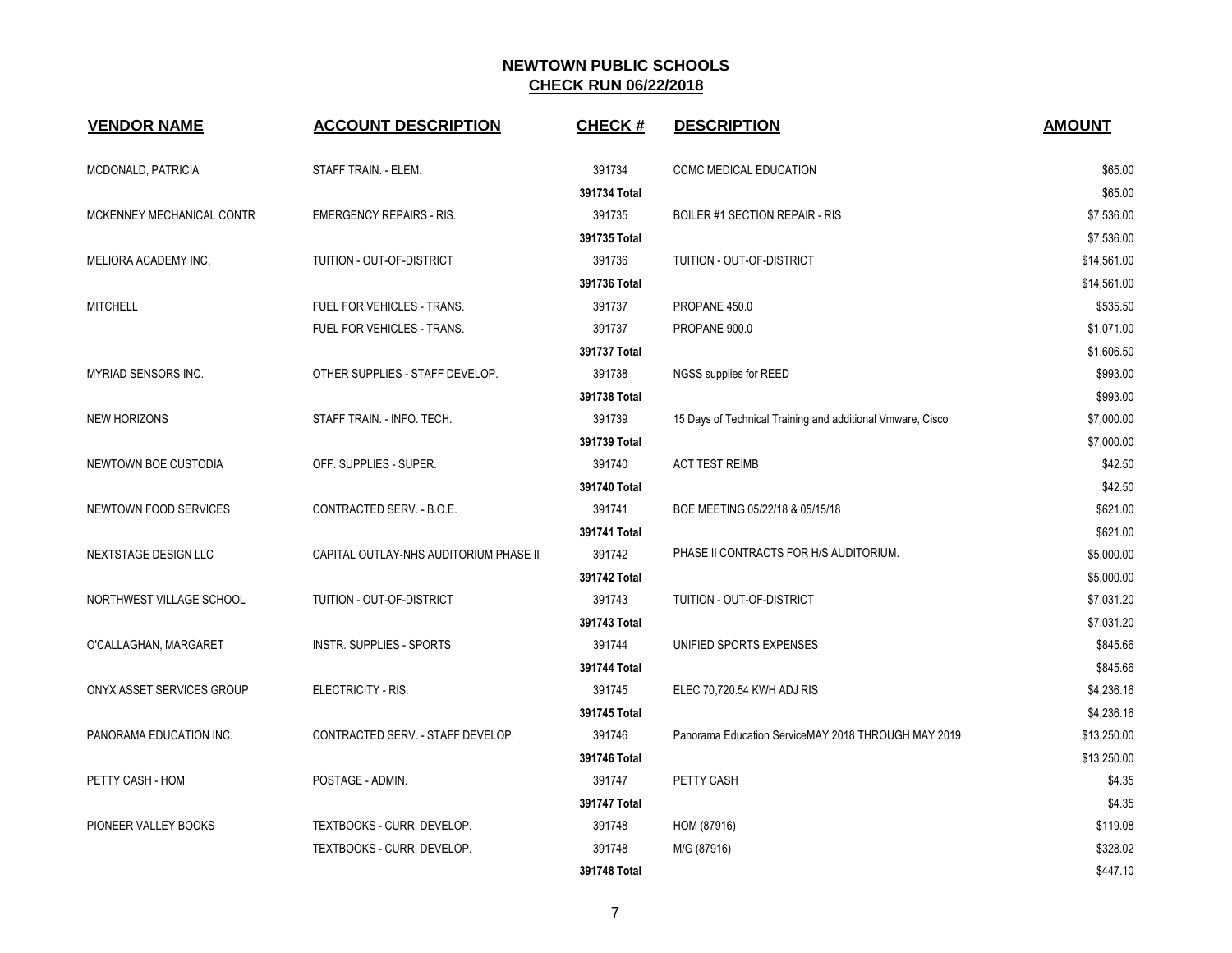| <b>VENDOR NAME</b>           | <b>ACCOUNT DESCRIPTION</b>       | <b>CHECK#</b> | <b>DESCRIPTION</b>                                                     | <b>AMOUNT</b> |
|------------------------------|----------------------------------|---------------|------------------------------------------------------------------------|---------------|
| PROJECT LEAD THE WAY         | CONTRACTED SERV. - SCIENCE       | 391749        | PROJECT LEAD THE WAY TRAINING                                          | \$3,000.00    |
|                              |                                  | 391749 Total  |                                                                        | \$3,000.00    |
| PYRAMID EDUCATIONAL          | INSTR. SUPPLIES - CLASSROOM      | 391750        | See attached, visual strategies kit, schedule board kit, schedule pics | \$138.90      |
|                              | INSTR. SUPPLIES - CLASSROOM      | 391750        | shipping                                                               | \$14.00       |
|                              |                                  | 391750 Total  |                                                                        | \$152.90      |
| RAGAINI, PEGGY               | INSTR. SUPPLIES - CLASSROOM      | 391751        | CTE ADVISORY BOARD MEETING                                             | \$24.47       |
|                              |                                  | 391751 Total  |                                                                        | \$24.47       |
| REALLY GOOD STUFF INC.       | OTHER SUPPLIES - STAFF DEVELOP.  | 391752        | ART (87876) M/G                                                        | \$42.14       |
|                              |                                  | 391752 Total  |                                                                        | \$42.14       |
| REILLY, MEG                  | OFF. SUPPLIES - SUPER.           | 391753        | lunch for asst principal interviews                                    | \$132.96      |
|                              |                                  | 391753 Total  |                                                                        | \$132.96      |
| SAGE PUBLICATIONS IN         | INSTR. SUPPLIES - CLASSROOM      | 391754        | Mindsets and Moves by Gravity Goldberg, Order # 9781506314938          | \$269.50      |
|                              | INSTR. SUPPLIES - CLASSROOM      | 391754        | Bundle: What Do I Teach Readers Tomorrow? - Fiction/Nonfiction         | \$48.00       |
|                              | INSTR. SUPPLIES - CLASSROOM      | 391754        | Shipping and Handling Charges                                          | \$15.95       |
|                              |                                  | 391754 Total  |                                                                        | \$333.45      |
| SANDY HOOK ACTIVITIES FUN    | OFF. SUPPLIES - ADMIN.           | 391755        | Faculty Meeting Supplies - 6/5/18                                      | \$79.95       |
|                              |                                  | 391755 Total  |                                                                        | \$79.95       |
| SAVINO, ERIC                 | STAFF TRAVEL - CLASSROOM         | 391756        | TRAVEL 01/02/18 - 05/31/18                                             | \$90.47       |
|                              | STAFF TRAVEL - CLASSROOM         | 391756        | TRAVEL 08/28/2017 - 12/22/2017                                         | \$82.39       |
|                              |                                  | 391756 Total  |                                                                        | \$172.86      |
| <b>SCHOLASTIC BOOK FAIRS</b> | <b>INSTR. SUPPLIES - READING</b> | 391757        | Scholastic Reading club purchases for reading classes                  | \$287.00      |
|                              |                                  | 391757 Total  |                                                                        | \$287.00      |
| SCHOOL HEALTH CORPORATION    | MEDICAL SUPPLIES - ELEM.         | 391758        | See Attached List                                                      | \$637.22      |
|                              | MEDICAL SUPPLIES - ELEM.         | 391758        | See Attached List                                                      | \$78.58       |
|                              | MEDICAL SUPPLIES - ELEM.         | 391758        | Medical Supplies - See Attached List                                   | \$472.27      |
|                              | MEDICAL SUPPLIES - ELEM.         | 391758        | Medical Supplies - See Attached List                                   | \$35.90       |
|                              | MEDICAL SUPPLIES - H.S.          | 391758        | Medical Supplies - See Attached List                                   | \$503.81      |
|                              |                                  | 391758 Total  |                                                                        | \$1,727.78    |
| SCHOOL NURSE SUPPLY INC      | OFF. SUPPLIES - H.S.             | 391759        | <b>SNS Kindness Poster Series Set</b>                                  | \$57.50       |
|                              | OFF. SUPPLIES - H.S.             | 391759        | Item #10220 SNS Well-Rounded Poster Series                             | \$11.50       |
|                              |                                  | 391759 Total  |                                                                        | \$69.00       |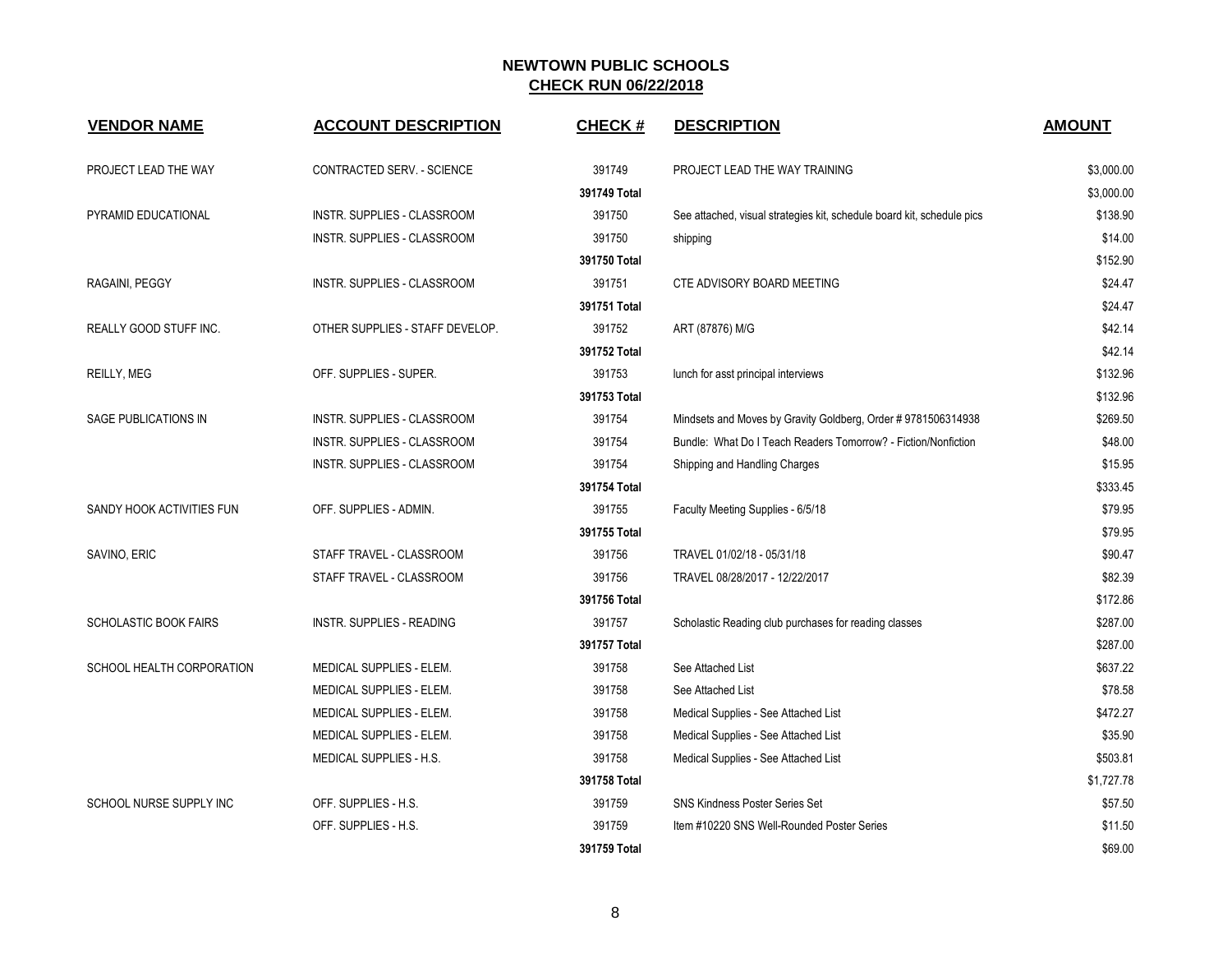| <b>VENDOR NAME</b>        | <b>ACCOUNT DESCRIPTION</b>             | <b>CHECK#</b> | <b>DESCRIPTION</b>                                                 | <b>AMOUNT</b> |
|---------------------------|----------------------------------------|---------------|--------------------------------------------------------------------|---------------|
| <b>SCHOOL SPECIALTY</b>   | OTHER SUPPLIES - STAFF DEVELOP.        | 391760        | ART(87876) M/G                                                     | \$255.06      |
|                           | OTHER SUPPLIES - STAFF DEVELOP.        | 391760        | ART (87876) M/G                                                    | \$381.55      |
|                           | <b>INSTR. SUPPLIES - ART</b>           | 391760        | Art supplies-see attached, glue, glue stix, oak tag, drawing paper | \$148.34      |
|                           |                                        | 391760 Total  |                                                                    | \$784.95      |
| SHIPMAN & GOODWIN LLP     | PROF. SERV. - SP. ED. LEGAL            | 391761        | PROF. SERV. - SP. ED. LEGAL                                        | \$11,710.00   |
|                           | PROF. SERV. - SUPER.                   | 391761        | PROF. SERV. - SUPER.                                               | \$10,043.00   |
|                           |                                        | 391761 Total  |                                                                    | \$21,753.00   |
| SLADE, LAURIE             | PROF. SERV. - PSYCH/MED. EVAL.         | 391762        | PROF. SERV. - PSYCH/MED. EVAL.                                     | \$3,300.00    |
|                           |                                        | 391762 Total  |                                                                    | \$3,300.00    |
| SOUTHBURY PRINTING C      | CONTRACTED SERV. - CLASSRM             | 391763        | For printing of Moving up programs                                 | \$456.81      |
|                           | <b>REPAIRS - ART</b>                   | 391763        | <b>FRAME REPAIRS</b>                                               | \$161.36      |
|                           |                                        | 391763 Total  |                                                                    | \$618.17      |
| SPC SCHOOL PUBLICATIONS C | PRINTING - ENGLISH                     | 391764        | The Hawkeye Vol XXIX no 8-20 pgs 200 qty                           | \$897.00      |
|                           | PRINTING - ENGLISH                     | 391764        | THE HAWKEYE - SENIOR MAGAZINE-24 PAGES - 500 QTY                   | \$1,013.20    |
|                           |                                        | 391764 Total  |                                                                    | \$1,910.20    |
| <b>STAGERIGHT</b>         | CAPITAL OUTLAY-NHS AUDITORIUM PHASE II | 391765        | FR-36 #307004                                                      | \$2,730.00    |
|                           | CAPITAL OUTLAY-NHS AUDITORIUM PHASE II | 391765        | S&H                                                                | \$1,200.00    |
|                           | CAPITAL OUTLAY-NHS AUDITORIUM PHASE II | 391765        | FOLD & ROLL STANDING CHORAL RISER FR-36 #307003                    | \$1,200.00    |
|                           | CAPITAL OUTLAY-NHS AUDITORIUM PHASE II | 391765        | FOLD & ROLL STANDING CHORAL RISER FR-36 #307003                    | \$5,450.00    |
|                           |                                        | 391765 Total  |                                                                    | \$10,580.00   |
| TAWEH, JOCELYNE           | STAFF TRAIN. - M.S.                    | 391766        | <b>TRAINING</b>                                                    | \$30.00       |
|                           | STAFF TRAIN. - M.S.                    | 391766        | <b>TRANING</b>                                                     | \$110.00      |
|                           |                                        | 391766 Total  |                                                                    | \$140.00      |
| THYSSENKRUPP ELEVATOR COR | <b>B&amp;G CONTRACTED SERV.</b>        | 391767        | ELEVATOR SVC CONTRACT SH/NHS - 2017-2018                           | \$2,730.69    |
|                           |                                        | 391767 Total  |                                                                    | \$2,730.69    |
| TOBII DYNAVOX LLC         | INSTR. SUPPLIES - SP. ED. H.S.         | 391768        | MOUNT DESK TOP ITEM 501538 STAND FOR EYE MOBILE PLUS               | \$485.00      |
|                           | INSTR. SUPPLIES - SP. ED. H.S.         | 391768        | <b>SHIPPING</b>                                                    | \$25.00       |
|                           |                                        | 391768 Total  |                                                                    | \$510.00      |
| TOM'S SERVICE LLC         | <b>REPAIRS - CAFETERIA</b>             | 391769        | <b>REPAIR OVEN</b>                                                 | \$309.00      |
|                           | <b>REPAIRS - CAFETERIA</b>             | 391769        | <b>REPAIR DISHWASHER</b>                                           | \$439.00      |
|                           |                                        | 391769 Total  |                                                                    | \$748.00      |